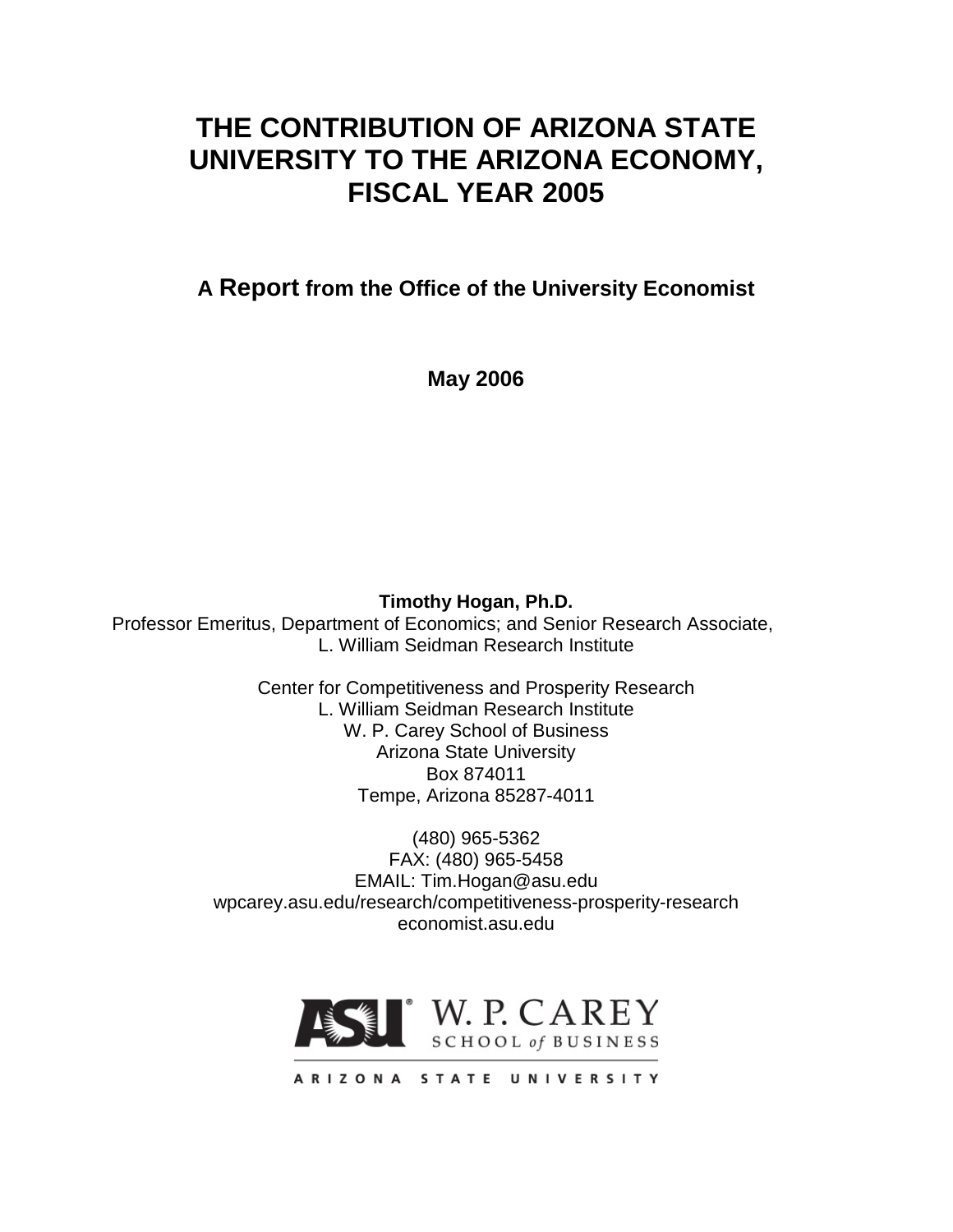# **TABLE OF CONTENTS**

| Summary                                                                            | 1              |
|------------------------------------------------------------------------------------|----------------|
| Introduction                                                                       | 2              |
| ASU as a Business                                                                  | $\overline{2}$ |
| ASU as a Provider of Higher Education                                              | 7              |
| <b>Concluding Remarks</b>                                                          | 11             |
| <b>LIST OF TABLES</b>                                                              |                |
|                                                                                    |                |
| 1. Value of a Bachelor's Degree                                                    | 9              |
| 2. Contribution of ASU Undergraduate Education to Arizona Income, Fiscal Year 2005 | 11             |
| <b>LIST OF CHARTS</b>                                                              |                |
| 1. Summary of the Impact of Arizona State University, Fiscal Year 2005             | 3              |
|                                                                                    |                |
| 2. Impact of ASU on State Employment, Fiscal Year 2005                             | 4              |
| 3. Impact of ASU on State Earnings, Fiscal Year 2005                               | 5              |
| 4. Earnings of U.S. Workers by Level of Educational Attainment                     | 8              |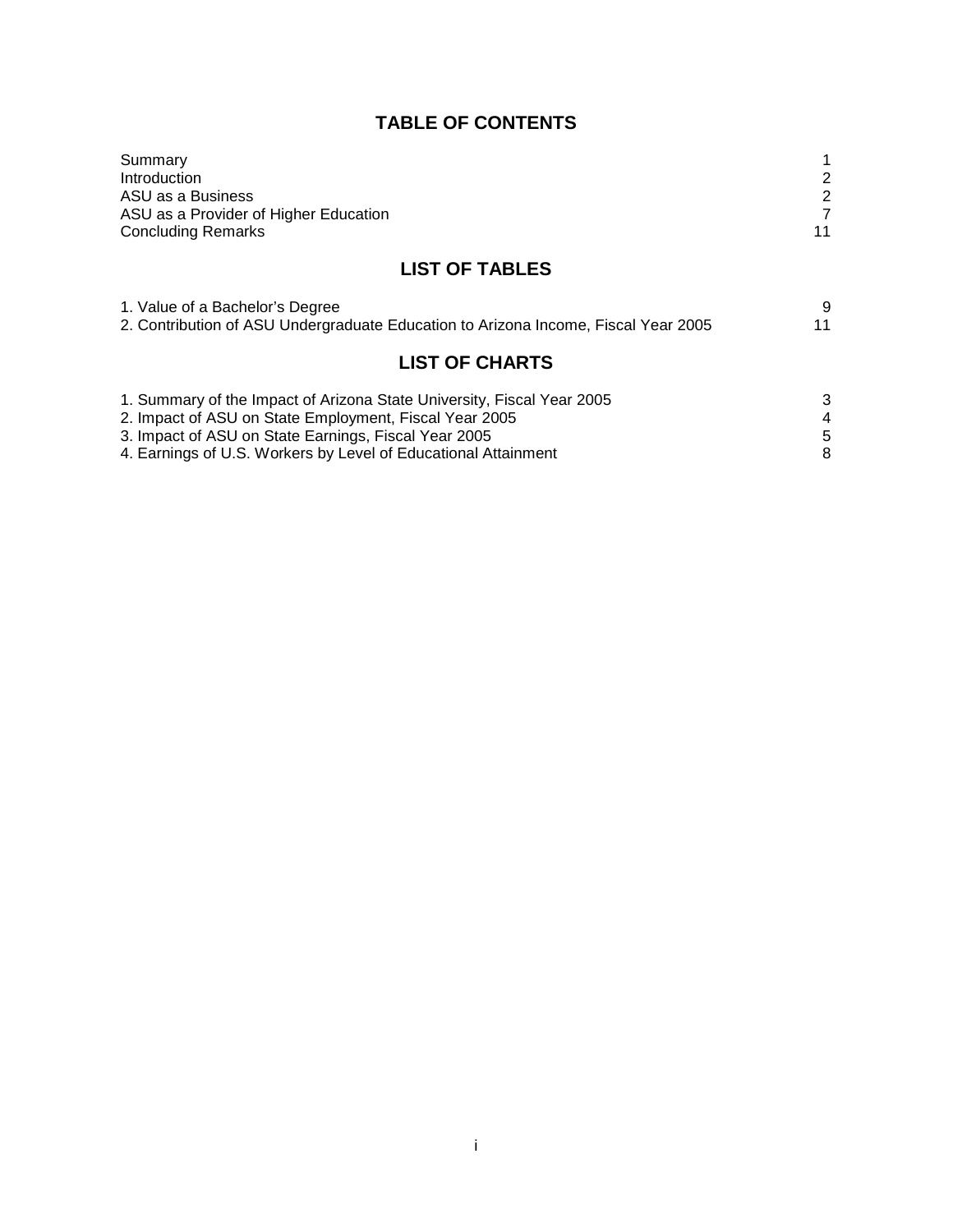#### **SUMMARY**

One approach to measuring the contribution of a university to a local economy is to trace the effects on local jobs and incomes of the full range of spending events triggered by the university, e.g., its payroll and non-payroll expenses and the spending of students and visitors. In fiscal year (FY) 2005, Arizona State University (ASU) employed 17,500 faculty, staff and students and had a total payroll of \$660 million. The university indirectly generated another 4,100 Arizona jobs and earnings of \$220 million when it spent \$620 million (\$475 million of which was spent in state) on construction projects, equipment, and other goods and services associated with university operations. Out-of-state visitors to ASU and university-sponsored events spent \$35 million in the local economy supporting 600 jobs and producing more than \$10 million in earnings. Yet another round of economic impacts arises from the consumer spending of faculty, staff and students. A total of 11,700 in-state jobs with earnings of \$380 million were supported by purchases of goods and services by ASU faculty, staff and students.

The above-mentioned spending events create ripple or multiplier effects within the state's economy when the firms supplying goods and services to the university community place upstream demands on other producers, when the employees of these firms make additional purchases themselves, and when state and local governments in Arizona spend additional tax revenues. The multiplier effects themselves amount to 17,700 jobs and earnings of \$660 million. When all economic interdependencies are accounted for, the spending of the ASU community was responsible for 51,600 Arizona jobs and earnings of \$1.9 billion in FY 2005.

An alternative approach to measuring the economic value of a university is to focus on the higher productivity and earnings of its graduates. The connection between education and earnings is unmistakable. Nationwide data for 2003, for example, show that male workers between ages 35 and 44 earn 85 percent more if they have completed college than if they have only a high school degree. For women in the same age group, the college earnings premium is 76 percent.

The costs of attending college include tuition and fees paid by the student, state funds used to support higher education and, most significant in size, lost earnings during the time the student is in school. The benefits of a college education greatly outweigh the costs, however. The present value of the additional lifetime earnings made possible by an undergraduate education exceeds the total costs by a margin of \$274,000 for a male student and \$207,000 for a female student. In the language of finance, the inflation-adjusted internal rate of return to a college education is 13 percent for both men and women.

Because higher education has such a dramatic effect on an individual's lifetime earnings, total income in the state of Arizona is \$1.4 billion higher because of the undergraduate education services provided by ASU over the past three decades.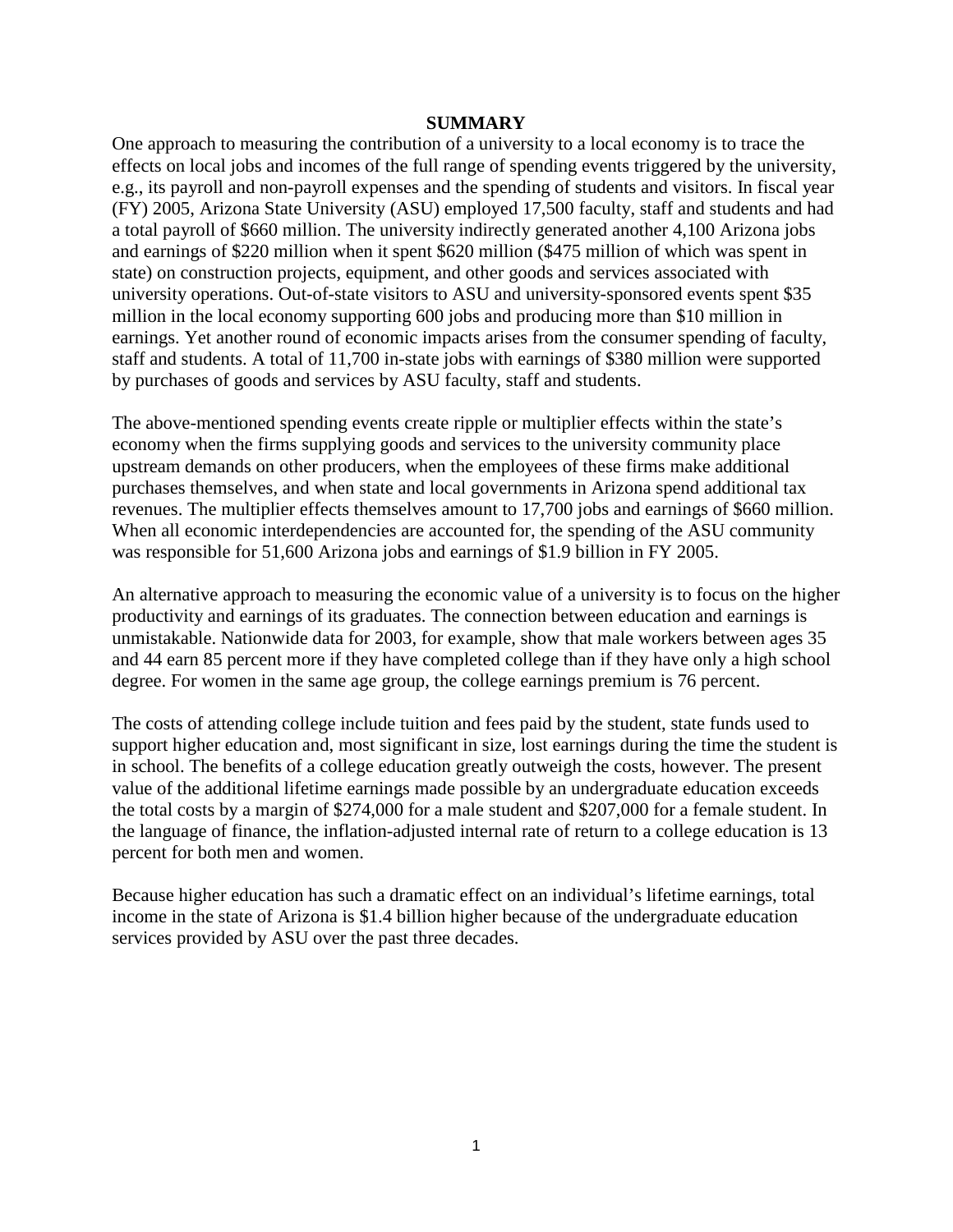#### **INTRODUCTION**

This report provides an assessment for fiscal year 2005 of the contribution of Arizona State University to the Arizona economy. The economic effects of the university are measured using two different approaches. The traditional approach is to view a university like a business. ASU is a force in the local economy because it is a major employer of Arizona workers and because the university community at large, including students, spends hundreds of millions of dollars each year on local goods and services.

An alternative approach to assessing the economic value of a university is to focus on the higher productivity and earnings that are made possible because of the knowledge and skills students acquire in school. This report demonstrates that higher education is a high-yield investment. The benefits of education, as reflected in the higher earnings students receive after they graduate, greatly outweigh the costs.

#### **ASU AS A BUSINESS**

Arizona State University directly contributes to the state's economy by employing 17,500 faculty, staff, and students and by spending \$620 million annually on equipment, supplies, and other goods and services. Less obvious but no less significant are the indirect economic impacts that arise from the consumer spending of faculty, staff, and students. These primary impacts then induce secondary or multiplier effects when the firms that supply goods and services to the university community place upstream demands on other producers, when the employees of these firms make additional purchases themselves, and when state and local governments in Arizona spend additional tax revenues.

An analysis of the full range of economic impacts associated with the spending of Arizona State University was conducted using an Arizona-specific version of IMPLAN, an input-output model used widely by researchers throughout the United States. Effects referred to as "primary" are IMPLAN estimates of the direct economic impact of purchases of goods and services by the university and its financially interrelated units and consumer expenditures made by ASU faculty, staff, students and visitors. Effects referred to as "secondary" are IMPLAN estimates of the indirect and induced economic impact of these spending events.

Chart 1 provides a summary of results and an overview of the economic impact methodology. Charts 2 and 3 detail the effects Arizona State University has on employment and earnings in the state. Unless otherwise indicated, statistics refer to fiscal year 2005 and measure the combined impacts of all three campuses—ASU Tempe, ASU West, and ASU Polytechnic.

### **University Expenditures**

Arizona State University directly affects the economy of Arizona by employing more than 17,500 people on either a full-time or part-time basis. During the 2004-05 academic year, the university employed approximately 2,500 faculty, 7,500 administrative and classified staff, and 7,500 graduate and undergraduate students. The university payroll for FY 2005 was \$660 million, with wages and salaries accounting for \$545 million and the remainder representing employee-related expenses.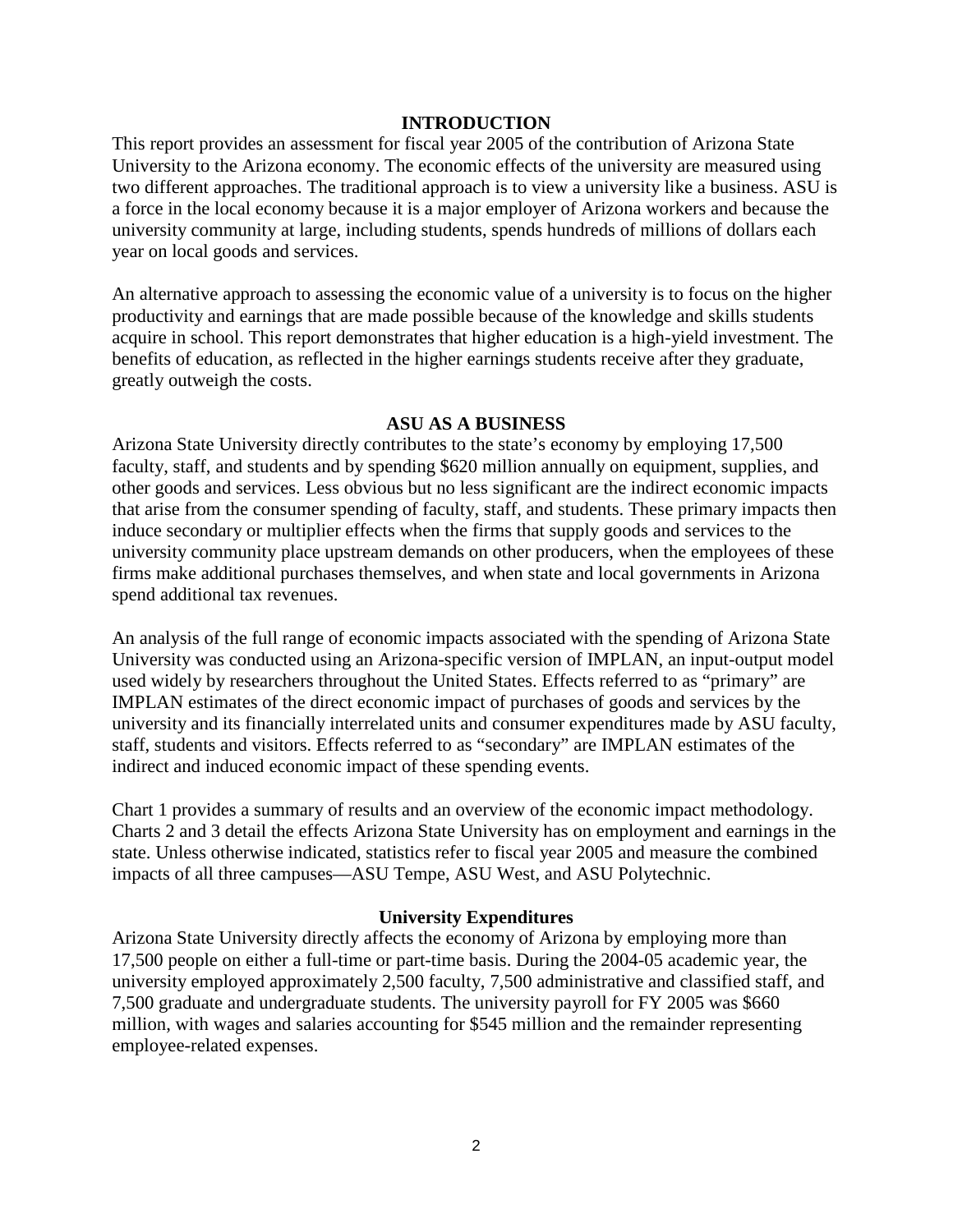# **CHART 1 SUMMARY OF THE ECONOMIC IMPACT OF ARIZONA STATE UNIVERSITY, FISCAL YEAR 2005 (Dollar Values in Millions)**

| <b>PRIMARY ECONOMIC IMPACT</b>         |        |                                                 |         |  |  |
|----------------------------------------|--------|-------------------------------------------------|---------|--|--|
| <b>DIRECT IMPACTS</b>                  |        | <b>INDIRECT IMPACTS</b>                         |         |  |  |
| University jobs                        | 17,500 | In-state jobs                                   | 16,400  |  |  |
| University payroll                     | \$660  | In-state earnings                               | \$610   |  |  |
| University non-payroll<br>expenditures | \$475  | Spending by ASU<br>faculty, staff &<br>students | \$1,100 |  |  |
| Visitor expenditures                   | \$35   |                                                 |         |  |  |

| <b>SECONDARY ECONOMIC</b><br><b>IMPACT</b> |         |  |
|--------------------------------------------|---------|--|
| Jobs                                       | 17,700  |  |
| Earnings                                   | \$660   |  |
| Spending                                   | \$1,650 |  |
|                                            |         |  |
|                                            |         |  |

| <b>TOTAL ECONOMIC IMPACT</b> |         |  |  |
|------------------------------|---------|--|--|
| Jobs                         | 51,600  |  |  |
| Earnings                     | \$1,930 |  |  |
| Spending                     | \$3,260 |  |  |

Source: Center for Competitiveness and Prosperity Research, L. William Seidman Research Institute, W. P. Carey School of Business, Arizona State University.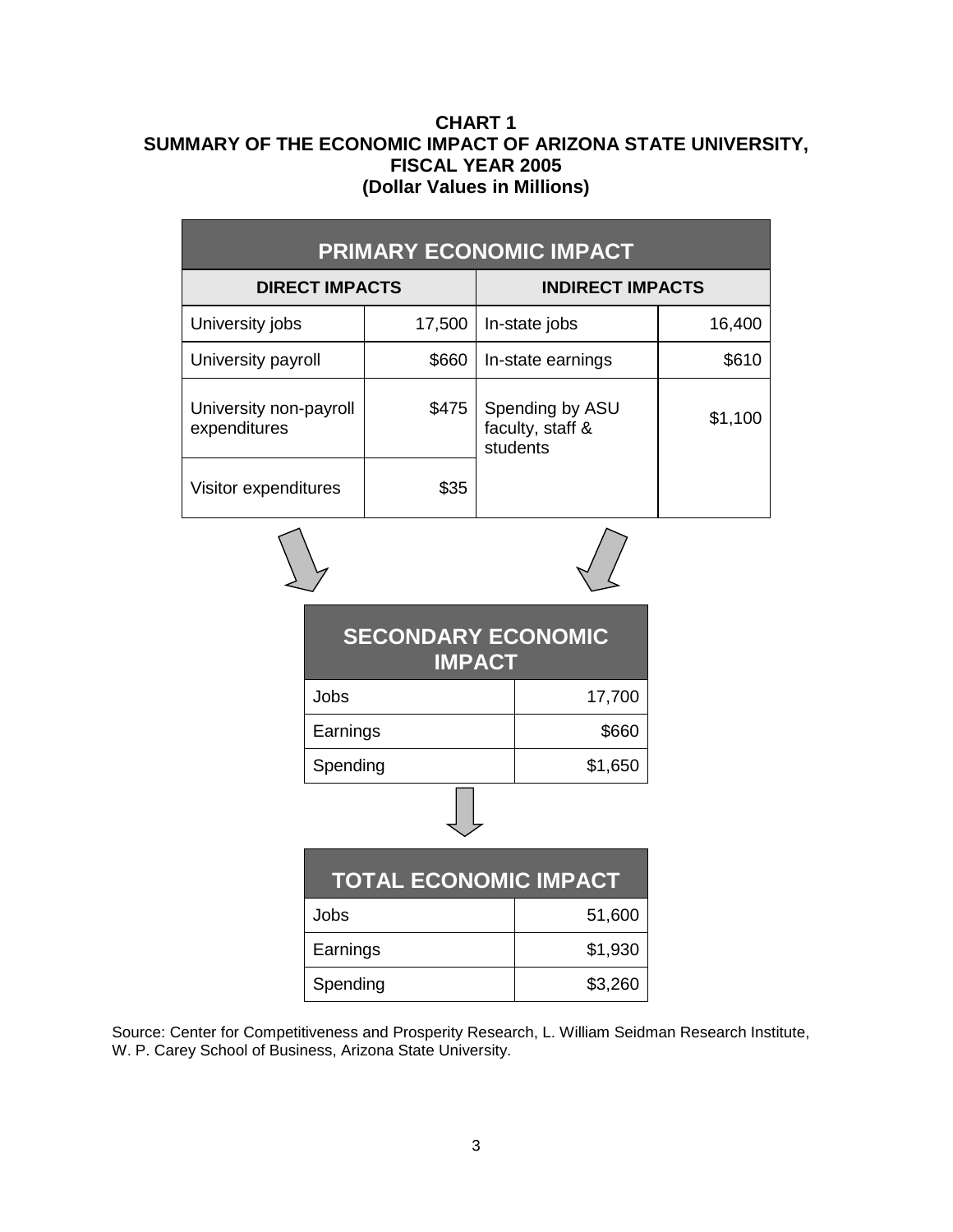# **CHART 2 IMPACT OF ASU ON STATE EMPLOYMENT, FISCAL YEAR 2005 (Number of Full- or Part-Time Jobs)**



Source: Center for Competitiveness and Prosperity Research, L. William Seidman Research Institute, W. P. Carey School of Business, Arizona State University.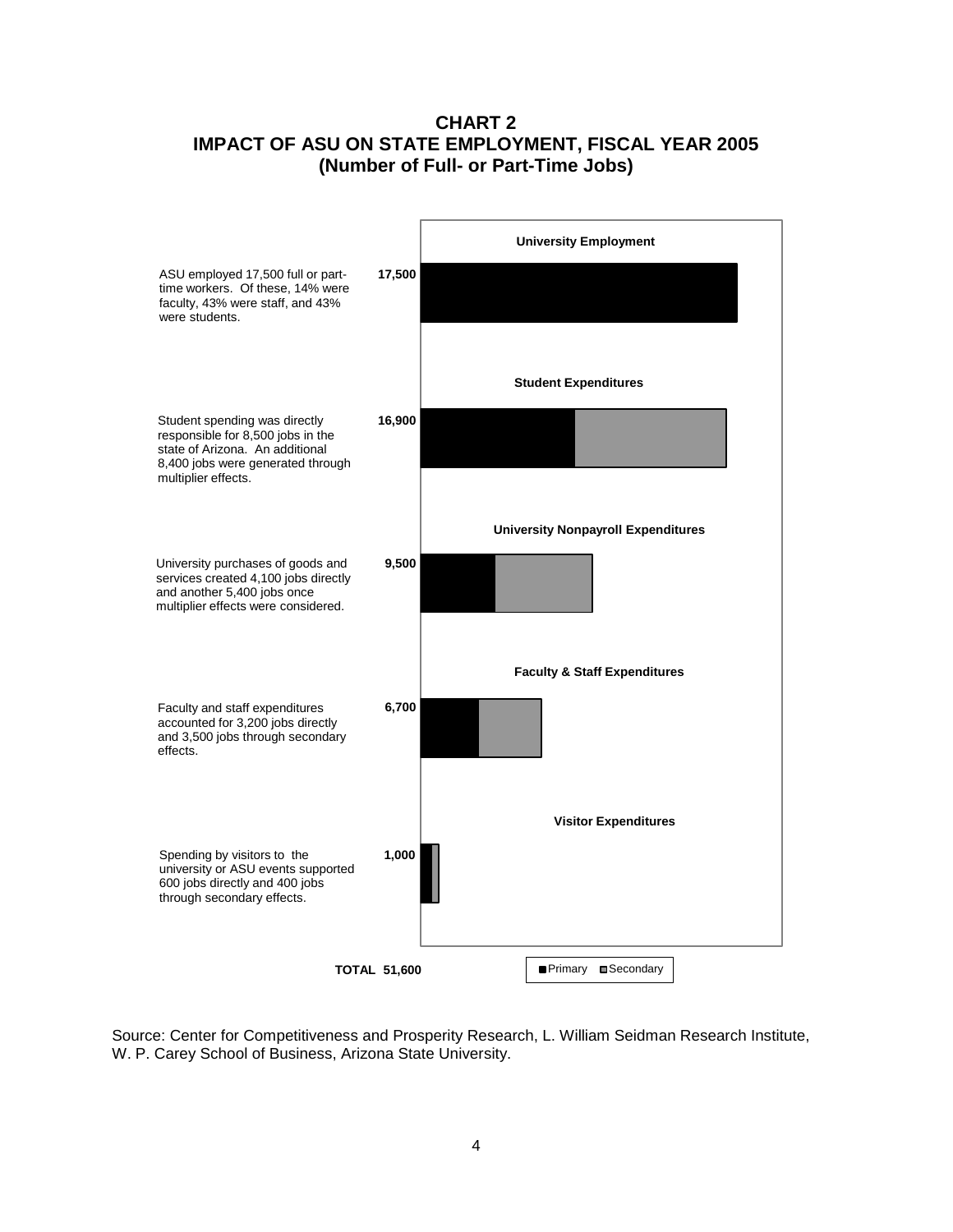# **CHART 3 IMPACT OF ASU ON STATE EARNINGS, FISCAL YEAR 2005 (Millions of Dollars)**



Source: Center for Competitiveness and Prosperity Research, L. William Seidman Research Institute, W. P. Carey School of Business, Arizona State University.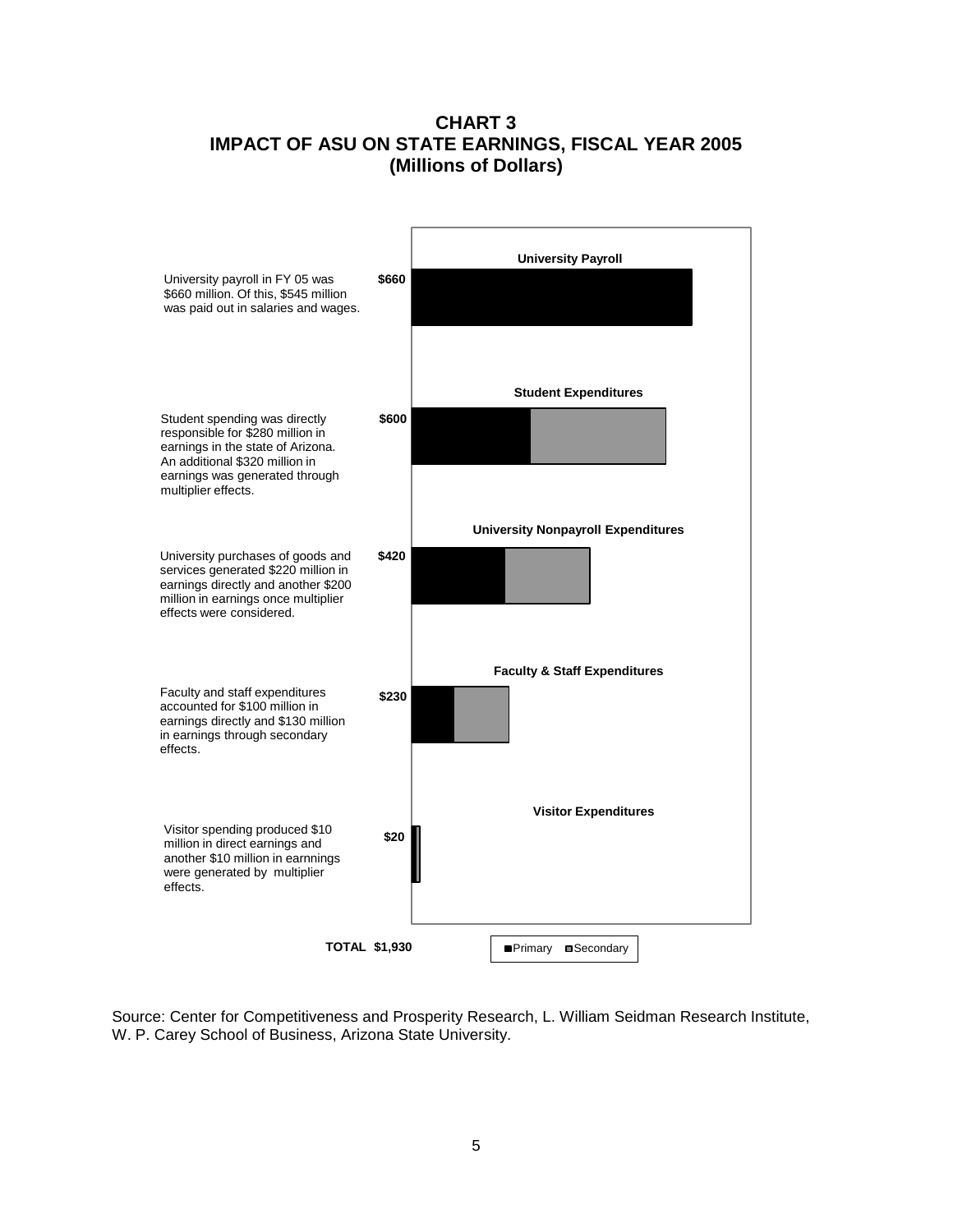Another way in which ASU directly affects the economy is by purchasing goods and services that are necessary for university operations. Non-payroll expenditures in FY 2005 totaled \$620 million, creating demand for \$475 million in goods and services supplied by Arizona businesses. These purchases directly accounted for 4,100 jobs and \$220 million in earnings for Arizona households.

University purchases induce secondary or so-called multiplier effects in an economy. These effects occur when immediate suppliers of ASU products purchase intermediate goods and services from upstream suppliers and when all affected suppliers hire additional employees who, in turn, make consumer purchases and pay taxes that support local government spending programs. The secondary effects of ASU non-payroll expenditures were estimated to be 5,400 jobs and \$200 million in earnings. The total impact of university purchases was 9,500 jobs and earnings of \$420 million in FY 2005.

#### **Employee Spending**

Arizona State University faculty and staff contribute to the state's economy not only by helping to provide education and other university services, but also by consuming products supplied by Arizona businesses. Estimates of spending by faculty and staff were made by combining ASU payroll data with information from the U.S. Bureau of Labor Statistics on the share of income spent on individual commodity items by U.S. households. This approach attributes to the university only that household spending financed by income earned at ASU. Consumer expenditures associated with the payroll of ASU faculty and staff were estimated to be \$445 million in FY 2005. Of this total, \$295 million was spent on goods and services produced by Arizona businesses. This spending was directly responsible for 3,200 jobs and \$100 million in earnings in the state.

As with institutional expenditures, consumer spending generates secondary or multiplier effects throughout an economy. Spending by ASU faculty and staff had a secondary impact on the Arizona economy of 3,500 jobs and \$130 million in earnings. In total, expenditures by ASU faculty and staff accounted for 6,700 jobs and earnings of \$230 million in FY 2005.

#### **Student Spending**

An average of 56,600 students were enrolled at Arizona State University during the fall and spring semesters of the 2004-05 academic year. Because of their sheer number, ASU students exert an enormous influence on the local economy. Estimates of student spending were made by combining enrollment figures with estimates of per capita spending obtained in a student survey conducted in the fall of 1991 by the Walter Cronkite School of Journalism at ASU. The survey numbers were escalated to allow for inflation and a moderate amount of growth in real spending. Average monthly expenditures per student in 2005 were estimated to be approximately \$1,800.

The ASU student population was directly responsible for more than \$1 billion worth of spending, excluding tuition. Approximately \$800 million worth of goods and services purchased by student spending were produced in Arizona. The direct impact on Arizona was 8,500 jobs and \$280 million in earnings.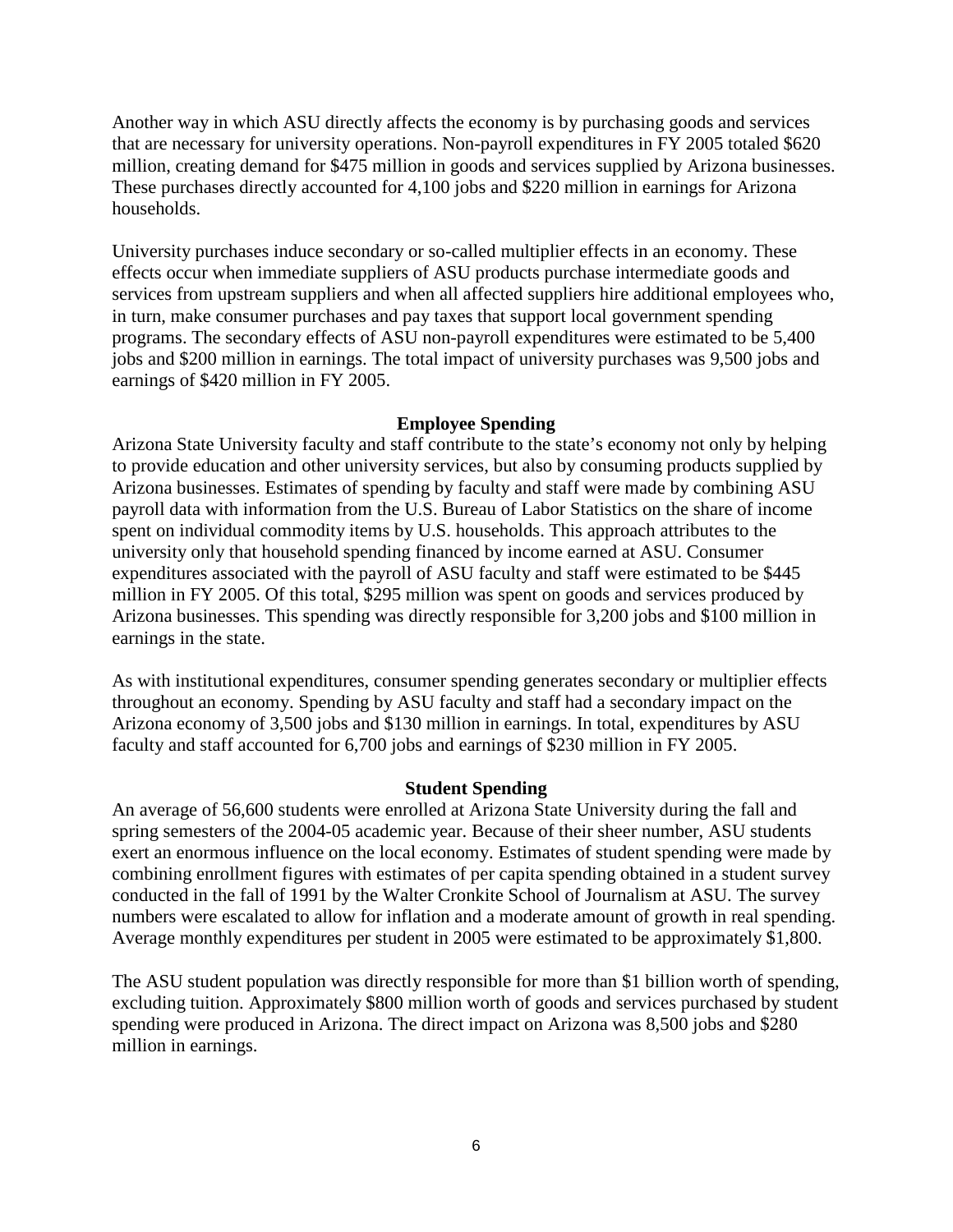The secondary effect of student expenditures was an additional 8,400 jobs and earnings of \$320 million. The total economic impact of spending by the ASU student population was 16,900 jobs and \$600 million in earnings.

#### **Visitor Expenditures**

Athletic events, cultural activities, conferences, and other programs draw large numbers of visitors to Arizona State University each year. In addition, parents and friends visit students, and prospective students and their families make evaluation visits to the campus. Many of those who attend ASU activities are local residents. But it is estimated that out-of-town visitors spend more than 200,000 visitor-days in the Phoenix area because of university-related activities. These visitors spend \$35 million on locally produced goods and services. This spending can directly account for 600 jobs in the state. When multiplier effects are added in, visitor spending has a total economic impact of \$60 million in sales and 1,000 jobs.

#### **Total Economic Impact**

The total impact of Arizona State University on spending in the state is estimated to have been \$3.2 billion in 2005. The total employment impact of ASU, including university employees and all other jobs indirectly induced, was 51,600 jobs. The total earnings associated with these jobs were estimated to be \$1.9 billion. Much of the economic impact generated by university activities result from grants, gifts, and student and visitor spending financed from sources other than the State of Arizona. The university community serves to leverage each dollar of state appropriations into nearly \$6 of earnings accruing to Arizona households and more than \$9 of sales within the Arizona economy.

### **ASU AS A PROVIDER OF HIGHER EDUCATION**

Arizona State University sponsors and supports a diverse set of activities that directly benefit the community, including pure and applied research, cultural events, and other public service activities. But the primary mission of the university is to provide quality education for its students. The economic value of a college education is reflected in the earnings premium realized by workers with college degrees.

#### **Degrees Awarded**

Arizona State University is a major provider of collegiate education services. The university awarded a total of 12,821 degrees (9,729 undergraduate and 3,092 graduate degrees) during the 2004-05 academic year. This is up from 5,067 degrees awarded in 1970-71 and 7,939 degrees during 1990-91.

#### **Earnings Premium for College Graduates**

A college education provides important non-monetary benefits to a student — enhanced social skills, greater awareness of human achievement, and an appreciation for cultural diversity. But college is increasingly viewed as an investment in what economists call "human capital" — the acquisition of knowledge and skills that are valued by employers and which provide a means of increasing future earnings.

One can gain a sense of magnitude of the economic value of higher education by examining information from the U.S. Bureau of the Census on earnings of individuals by level of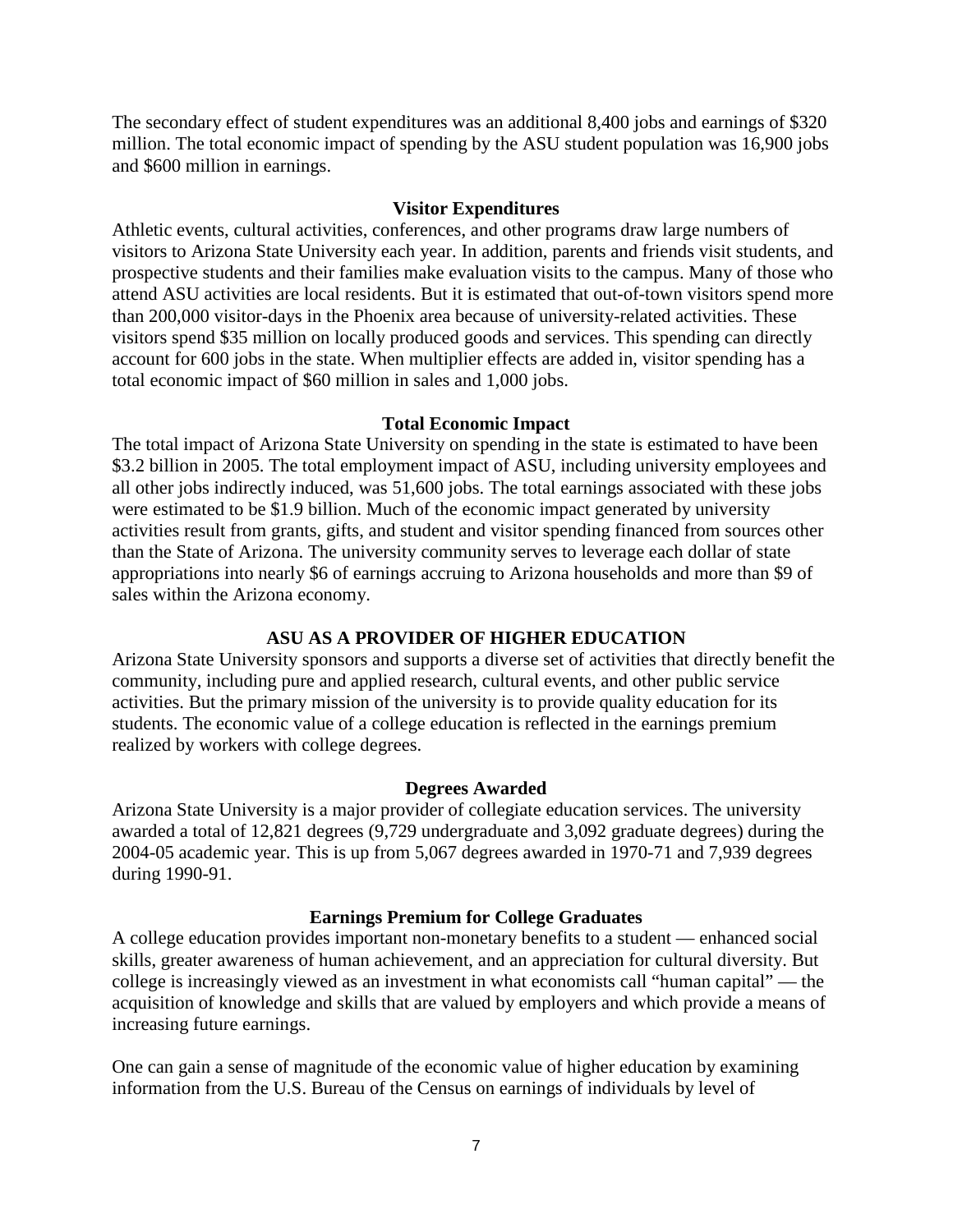educational attainment. The most recent information is from the 2003 Current Population Survey and is available by age and sex, as well as educational attainment. The data are national in coverage and include people who have been educated at schools throughout the country and are employed across all fifty states. More specific information on earnings by education for the state of Arizona is too limited to be reliable.

Using recent earnings information for workers of different ages, Chart 4 shows the unmistakable connection between education and earnings. People who have completed high school earn more than those who have not; people with some college earn more than those that did not attend college; those who have earned a bachelor's degree earn more than those with a partial college education; and those with graduate education earn more than those with only an undergraduate degree.

The earnings premium to a college education is substantial. Male workers between ages 35 and 44 earn on average 85 percent more if they have completed college than if they have only a high school degree. A college education also enhances the earnings power of women. Female workers between ages 35 and 44 earn 76 percent more with a bachelor's degree.

The earnings premium to higher education has been increasing since the early 1980s, when the premium was approximately 40 percent for both men and women between the ages of 35 and 44.





Source: U.S. Department of Commerce, Census Bureau, Current Population Survey.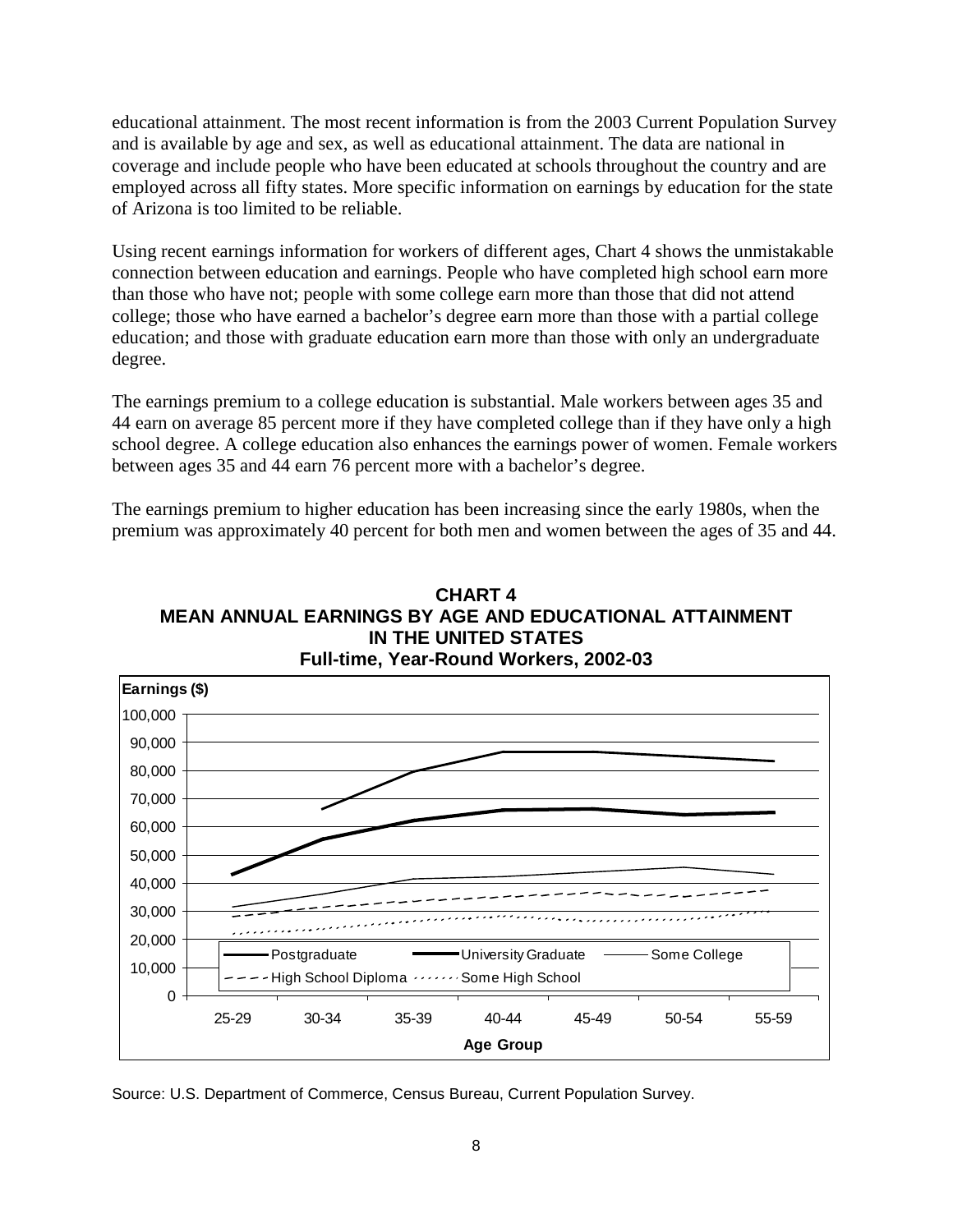This trend seems to reflect a broad-based increase in the demand for skilled workers that is occurring throughout the industrialized world. A rising skill premium is evident not only in the earnings of educated workers but also in the earnings of those with work experience and skills acquired on the job. Labor market economists attribute the rise in the education/skills premium to several factors: skill-using technological advances (especially involving the computer), increased trade with less-developed countries, and a decline in the importance of unions and wage-setting institutions in some countries. Although the high return to schooling should eventually lead to a greater supply of educated workers, the consensus opinion of experts is that the demand for skilled workers will continue to grow and the return to education will remain high into the foreseeable future.

#### **College as an Investment**

A formal cost-benefit analysis of the investment value of a four-year college education is provided in Table 1. The costs of going to college include tuition and fees paid by the student, state funds used to support higher education and, most importantly, lost earnings during the time the student is attending college. The direct costs for education (tuition, fees, and books) at Arizona State University are approximately \$4,900 per student per year. State funds received by ASU to help defray the costs of education are about \$6,000 per student per year. The foregone earnings of ASU male students are estimated to be approximately \$18,200 per year, and the foregone earnings of female students are estimated at \$14,800 per year. (These figures reflect an assumption that while attending college, students work only during the summer. To the extent that students are able to work part-time during the semester, and remain effective in their studies,

# **TABLE 1 VALUE OF A BACHELOR'S DEGREE Based on Mean Earnings of Full-Time, Year-Round Workers in the United States in 2002-03 (Expressed in 2005 Dollars)**

|                                                             | Men       | Women     |
|-------------------------------------------------------------|-----------|-----------|
| Costs (Ages 18 to 21):                                      |           |           |
| Direct Cost of Education                                    | \$19,500  | \$19,500  |
| <b>State Appropriations</b>                                 | 23,800    | 23,800    |
| Foregone Earnings                                           | 72,900    | 59,100    |
| <b>Total Costs</b>                                          | 116,200   | 102,400   |
| Total Costs Discounted at 5 Percent Real Interest           | 108,100   | 95,400    |
| Benefits (Ages 22 to 65):                                   |           |           |
| Earnings with a High School Diploma                         | 1,800,000 | 1,284,000 |
| Earnings with a Four-Year Degree                            | 3,110,000 | 2,267,000 |
| Differential in Earnings                                    | 1.310.000 | 983,000   |
| Earnings Differential Discounted at 5 Percent Real Interest | 382,500   | 302,800   |
| Net Present Value of a Bachelor's Degree                    | 274,400   | 207,400   |
| Internal Rate of Return                                     | 13%       | 13%       |

Note: See the text for explanations of the calculations.

Source: Center for Competitiveness and Prosperity Research, L. William Seidman Research Institute, W. P. Carey School of Business, Arizona State University, using data from the U.S. Department of Commerce, Census Bureau.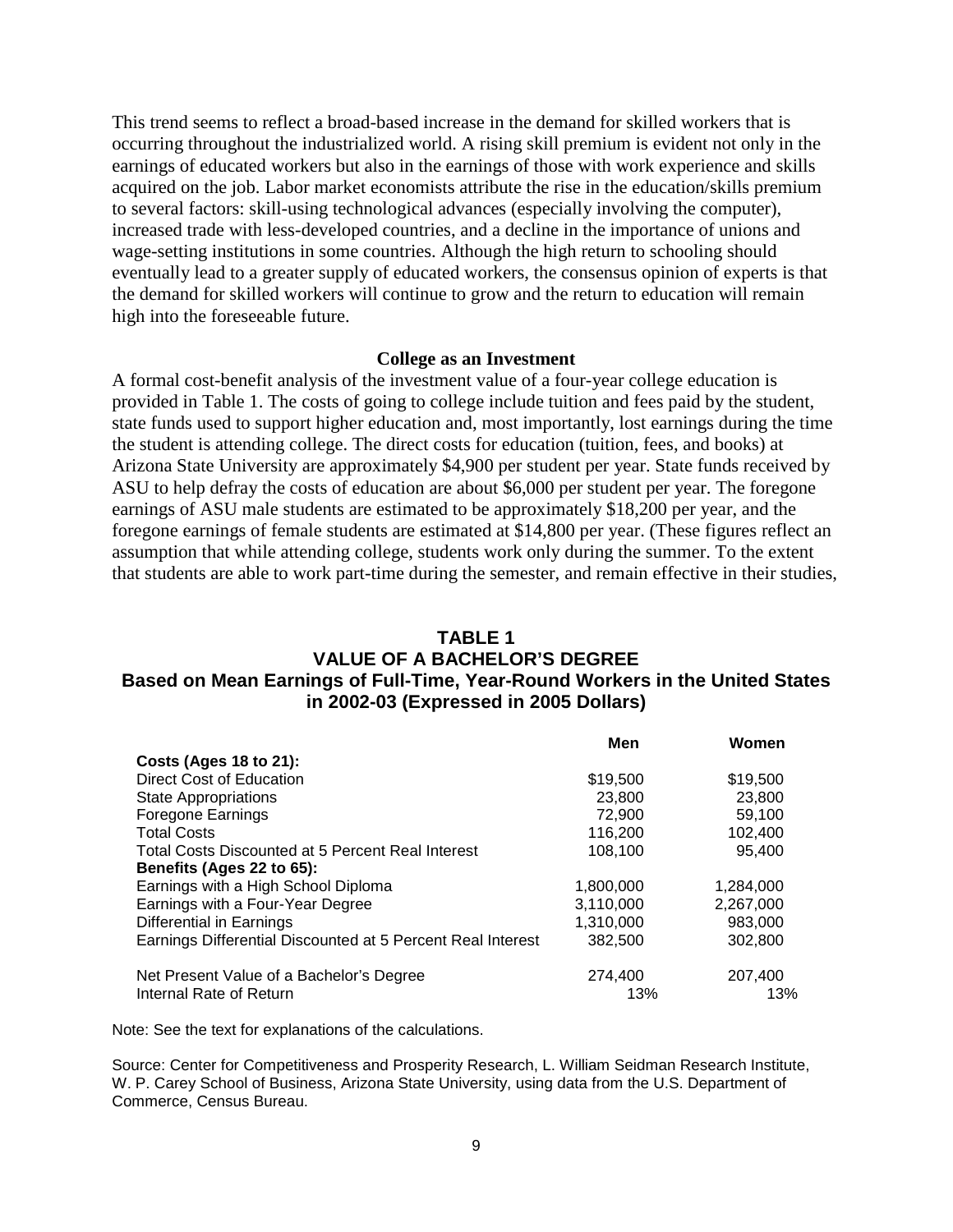the analysis overstates costs and understates the net benefits of a college education.) For the entire four-year period, the total costs of attending college amount to \$116,200 for men and \$102,400 for women.

In the absence of specific information on the earnings performance of ASU graduates, the benefits of having an ASU undergraduate degree are estimated by calculating the difference between the mean earnings of a U.S. worker of a given age and sex who holds a bachelor's degree (and no more) and the mean earnings of a worker with the same demographic characteristics who has only completed high school. The estimated earnings differential is then reduced by 7 percent to reflect the general earnings experience of workers in Arizona. (The average wage in Arizona is 7 percent less than the national average.) Using this approach and assuming that a college graduate works continuously from age 22 to 65, the additional earnings provided by a college education are \$1,310,000 for men and \$983,000 for women.

When comparing streams of expenses and incomes that accrue over time, it is necessary to "discount" figures to a common base year. The present value of receiving \$10,000 ten years from now is significantly less than \$10,000 — not just because of inflation, but because of the time value of money. If the annual rate of interest is 5 percent, then \$10,000 to be received in ten years has a present value of \$6,139 in the sense that a present period investment of \$6,139 at 5 percent interest would be worth precisely \$10,000 in ten years' time.

If future expenses are discounted to the present using an inflation-adjusted interest rate of 5 percent, the costs of attending college amount to \$108,100 for men and \$95,400 for women. Discounting has a more dramatic effect on the present value of future earnings. The present value of the incremental earnings afforded by a college education is \$382,500 for a male graduate and \$302,800 for a female graduate.

Thus the benefits of a college education decidedly outweigh the costs. The net present value of a college education is \$274,400 for men and \$207,400 for women. From an alternative perspective, the inflation-adjusted internal rate of return to a college education is 13 percent for both men and women.

# **Contribution of ASU Undergraduate Education to Arizona Income**

Because higher education has such a dramatic effect on an individual's lifetime earnings, total income in the state of Arizona is significantly higher because of the education received by Arizona State University students over the past several decades. This conclusion does not necessarily follow from the earlier demonstration that college is a sound investment for an individual. Many ASU graduates end up leaving the state. Also, because of steady growth in the university's student population, currently there are more students incurring costs, such as foregone personal income and taxpayer support, than there are former graduates in any four-year cohort. Nevertheless, simple calculations demonstrate that Arizona's annual net income is now more than \$1.4 billion higher because of the education services provided by the university. Table 2 provides a summary of these calculations.

In the absence of more specific information, it has been assumed that ASU graduates working in the state receive a college earnings premium equal to the nationwide average premium for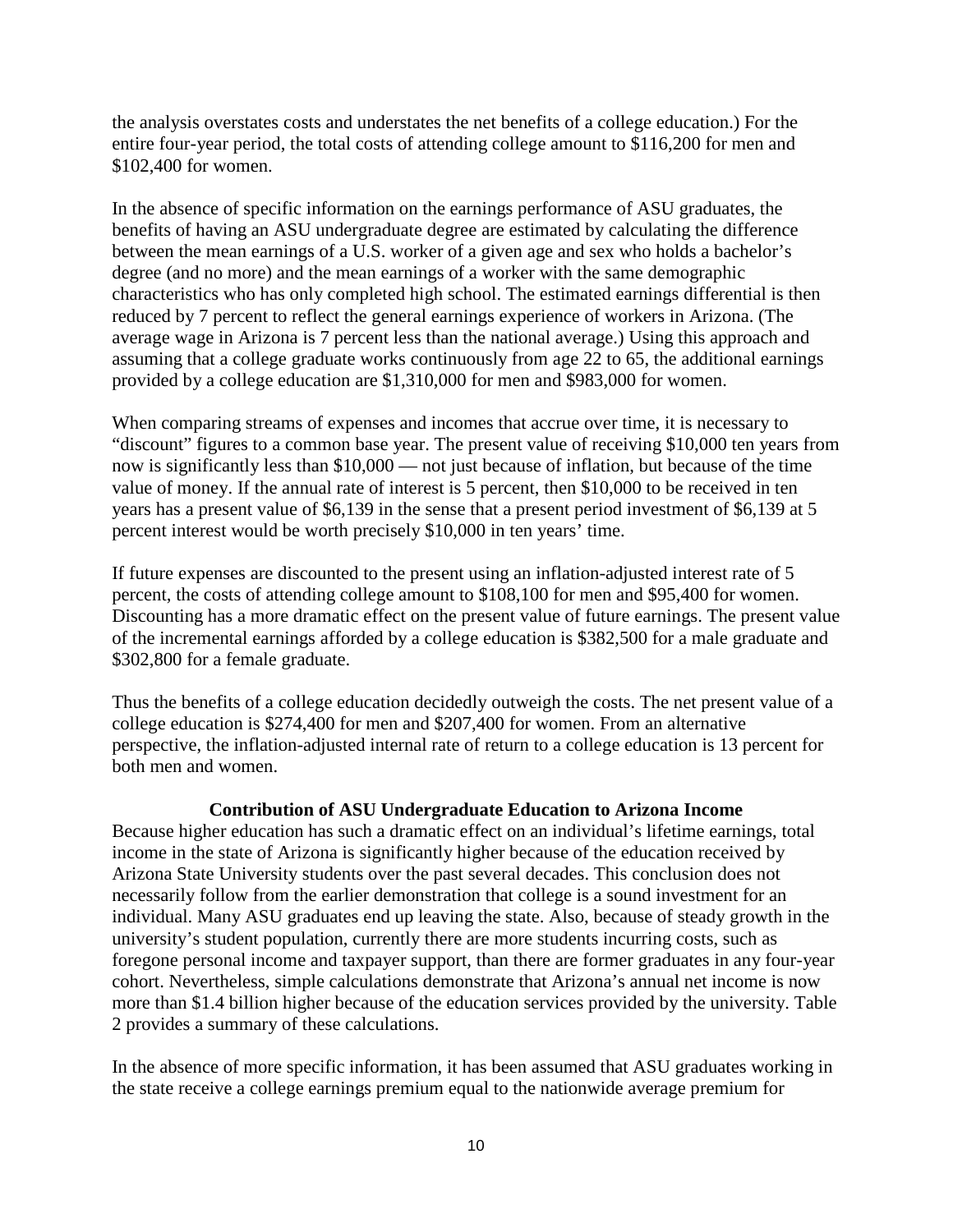# **TABLE 2 CONTRIBUTION OF ASU UNDERGRADUATE EDUCATION TO ARIZONA INCOME, FISCAL YEAR 2005**

|                                                  | Value per<br><b>Student</b> | Number of<br><b>Students</b> | Subtotal** | Total** |
|--------------------------------------------------|-----------------------------|------------------------------|------------|---------|
| Incremental Earnings of ASU<br>Undergraduates*** |                             |                              |            | \$2,484 |
| Costs                                            |                             |                              |            | 1.040   |
| Lost income                                      | \$16,394                    | 35,889*                      | \$588      |         |
| Tuition, fees and books                          | 4,886                       | 35,889*                      | 175        |         |
| State appropriations                             | 5,938                       | 46.670                       | 277        |         |
| Net Effect on Arizona Income                     |                             |                              |            | 1,444   |

\* Arizona residents only

\*\* In millions

\*\*\* Graduates between 1970 and 2004, assuming that 53 percent remain in Arizona

Source: Center for Competitiveness and Prosperity Research, L. William Seidman Research Institute, W. P. Carey School of Business, Arizona State University, using data from the U.S. Department of Commerce, Census Bureau.

workers of the same age and sex (less 7 percent in recognition of the fact that Arizona workers generally earn less than U.S. workers). Those who graduated in the 1970s and are now in their fifties are on average earning \$23,000 (women) to \$37,000 (men) more than they would have had they only completed high school. Similarly, those graduating in the 1990s, who are in their late twenties and thirties, earn on average between \$20,000 and \$25,000 more because of their undergraduate education. Recent alumni records indicate that approximately 53 percent of ASU graduates now reside in the state of Arizona. Combining this figure with the total number of undergraduate degrees awarded to men and women from 1970 to 2004, the gross impact of ASU undergraduate education on current Arizona income can be estimated. The estimates indicate that income in the state is now \$2.5 billion higher because of the education services provided by the university over the past 35 years.

To estimate the net effect of ASU education on current state income, some allowance must be made for the costs incurred by students now attending ASU. There are approximately 47,000 undergraduates enrolled at the university, and roughly three-quarters of these are considered state residents. Combining these figures with the average costs per student results in an estimate of slightly more than \$1 billion for the total cost to Arizona of ASU's present undergraduate population. Thus, the net effect of ASU undergraduate education on current income in the state of Arizona is approximately \$1.4 billion.

# **CONCLUDING REMARKS**

This analysis of the contribution of Arizona State University to the Arizona economy has focused on the impact of the university community as an employer and purchaser of goods and services and as a provider of higher education. These are not the only benefits that ASU generates for the local economy. Technology created through cooperative programs with